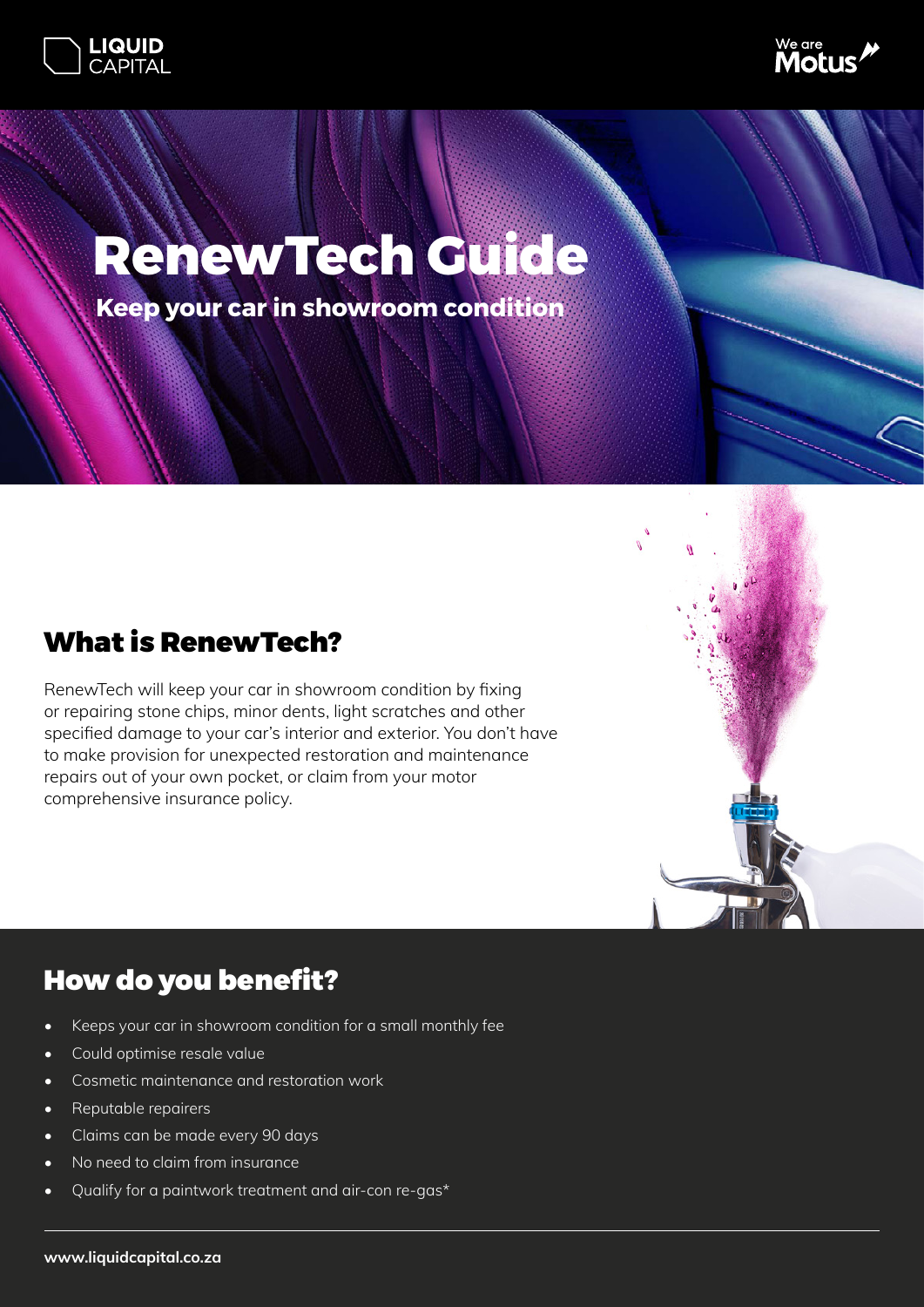





# **Eligibility**

- Private motor vehicles and light delivery vehicles with a gross vehicle mass of no more than 3 500 kg
- The RenewTech Plan may be purchased over 24, 36 or 48 months
- The maintenance and restoration must occur in the Republic of South Africa
- Motorcycles, caravans, trailers, canopies and vehicles used for racing and rallies are not covered

#### Solution options available

| Solution options to choose from                            | Lite  | <b>Boost</b> | <b>Prime</b> |
|------------------------------------------------------------|-------|--------------|--------------|
| Scenario events                                            |       |              |              |
| Exterior                                                   |       |              |              |
| Interior                                                   | **    | 米米           | 米米           |
| Paint work treatment and air-conditioner re-gas            | ***   | ***          | ***          |
| Solution pay out limits that will refresh every 90<br>days | R3000 | R4000        | R5000        |

\*If you don't use any of the exterior and interior solutions under your RenewTech policy within a 2 year period, you qualify for a paint work treatment and air-conditioner re-gassing benefit.